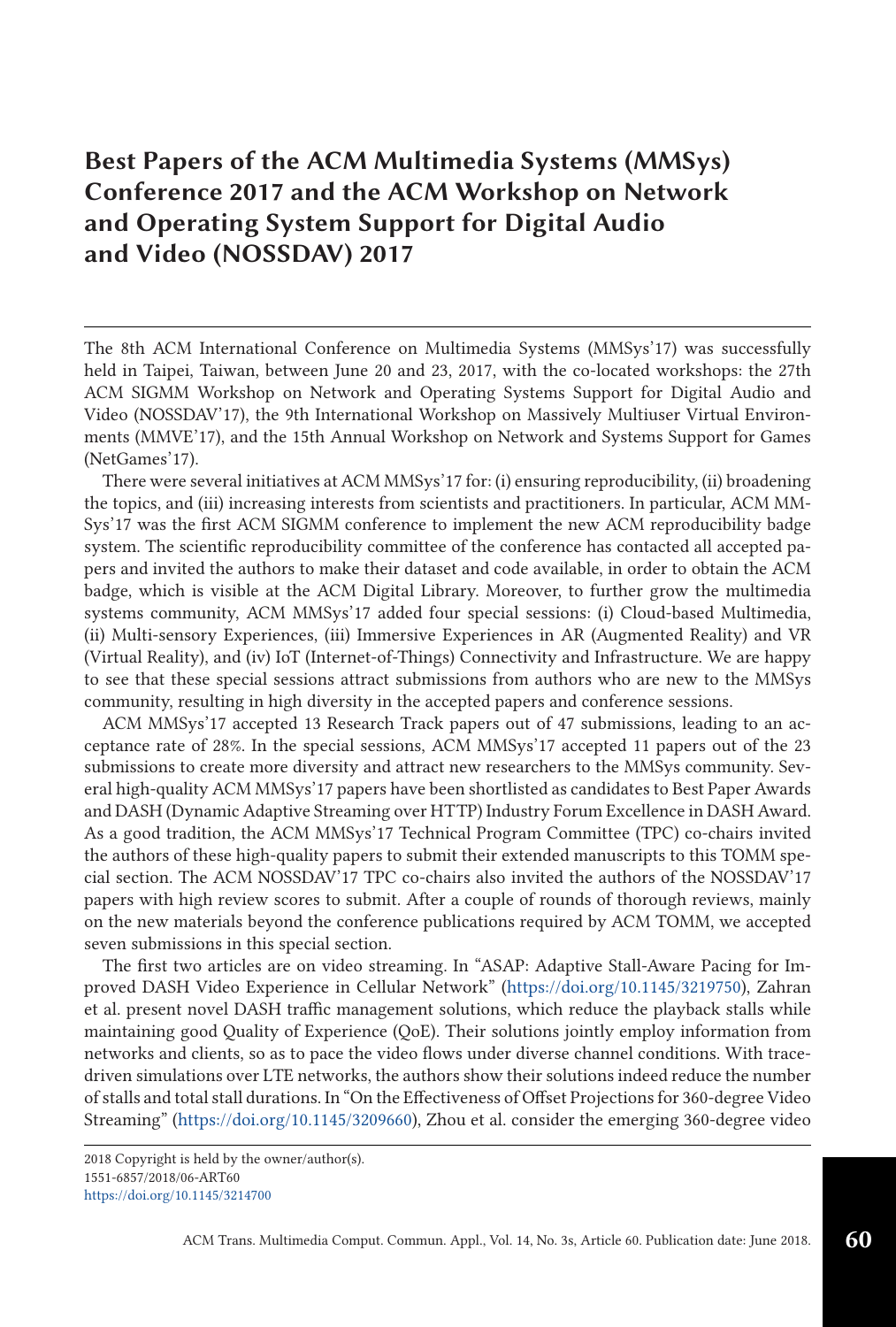streaming, where the spherical surface has to be projected into a rectangular video before being compressed. The authors tackle the problem of understanding the implication of offset projection. With offset projection, the spherical surface is distorted by an offset, so that more pixels are encoded in a pixel-concentrated direction. Through real experiments, the authors report various interesting findings, e.g., offset projections give better visual quality as long as the Head-Mounted Display (HMD) viewer's orientation is within 40 or 50 degrees of the pixel-concentrated direction.

The third article is about mesh simplification algorithms for VR, which is titled "Designing and Evaluating a Mesh Simplification Algorithm for Virtual Reality" [\(https://doi.org/10.1145/3209661\)](https://doi.org/10.1145/3209661). In this article, Bahirat et al. study the problem of developing a mesh simplification algorithm designed for VR applications, because existing algorithms are vulnerable to boundaries and nonmanifold meshes, which are rather common in 3D models. The authors also show that their solution comes with two advantages: (i) smaller geometric errors due to curvature-based boundary preservation and (ii) more preserved surface properties for each vertex. The resulting open-source implementation of their algorithm produces low-complexity and high-fidelity 3D models, which may be useful to VR practitioners.

The following two articles aim for higher scalability in two different applications: video analytics and media retrieval. In the fourth article, titled "Enabling Live Video Analytics with a Scalable and Privacy-Aware Framework" [\(https://doi.org/10.1145/3209659\)](https://doi.org/10.1145/3209659), Wang et al. consider privacy-preserving real-time video analytics. They leverage edge computing for higher scalability, i.e., they have IoT devices with cameras send videos to nearby small multi-tenant data centers, called cloudlets, for video analytics. Two open-source projects: a face recognition software system, called OpenFace, and a face tracking system, called RTFace, are presented. These two projects are then used to build a privacy-aware IoT ecosystem with many cameras for real-time video analytics. In the fifth article, titled "Prototyping a Web-scale Multimedia Retrieval Service Using Spark" [\(https://doi.org/10.1145/3209662\)](https://doi.org/10.1145/3209662), Gudmundsson et al. experiment with automatically distributed cloud computing frameworks to support scalable media retrieval. Particularly, the authors evaluate the effectiveness of implementing a high-throughput media retrieval service using Spark. Their main contribution is to develop, implement, and evaluate detailed Spark pipelines for index construction and query processing algorithms. Regarding large-scale service, the authors adopt 43 billion Scale-Invariant Feature Transform (SIFT) feature vectors for experiments, which is one of the largest high-dimensional feature vectors in the literature. They also plan to make their Spark pipeline code publicly available.

The special section is closed with two articles related to user behaviors. One article is titled "Characterizing User Behaviors in Mobile Personal Livecast: Towards an Edge Computing-assisted Paradigm" [\(https://doi.org/10.1145/3219751\)](https://doi.org/10.1145/3219751), in which Ma et al. study an emerging multimedia application called mobile personal livecast. In mobile personal livecast, a large number of broadcasters distribute video content of their daily life or special events to many worldwide viewers, and viewers and broadcasters exchange real-time messages during the broadcasts. The authors first analyze the behavior of the mobile personal livecast users using a dataset with 11 million users and report interesting insights like that most livecasts are locally popular. Next, the authors propose to jointly leverage cloud and edge computing to optimize the overall system performance in terms of efficiency and scalability. The other and last article is titled "User Behavior Analysis and Video Popularity Prediction on a Large-Scale VoD System" [\(https://doi.org/10.1145/3226035\)](https://doi.org/10.1145/3226035). In that work, Huang et al. analyze the individuals' viewing behaviors in a large dataset from a VoD (Video-on-Demand) provider in China. Specifically, the daily request patterns (such as frequency of watching videos) and viewing interests (such as eagerness of new content) are carefully analyzed. Based on their analysis, the authors propose a video popularity prediction algorithm based on the Auto-Regressive-Moving-Average (ARMA) model, where video-dependent training